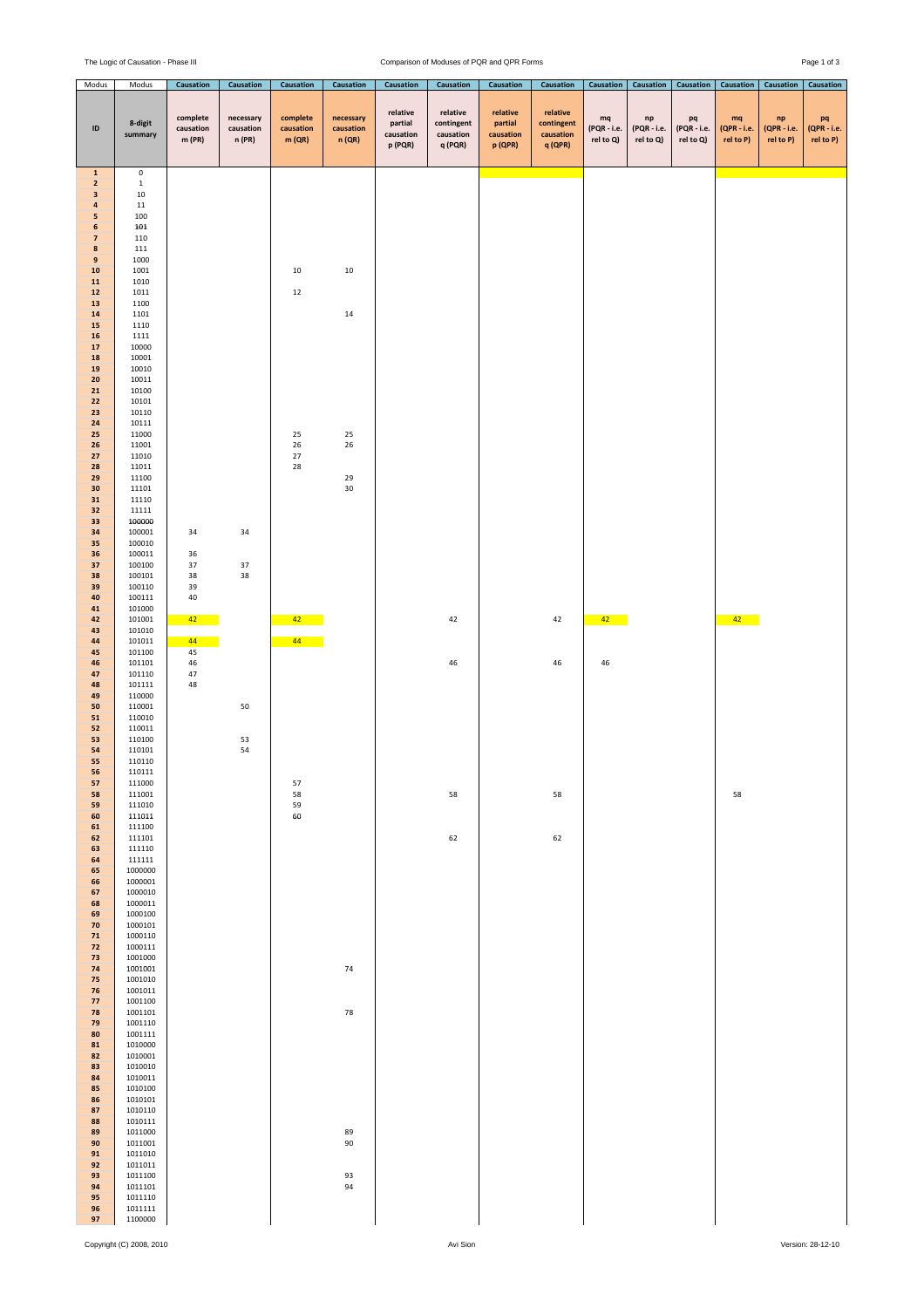## The Logic of Causation - Phase III Comparison of Moduses of PQR and QPR Forms Page 2 of 3

| Modus                                                                          | Modus                                                                                                                            | Causation                       | Causation                        | Causation                      | Causation                        | Causation                                   | Causation                                      | Causation                                   | Causation                                      | Causation                      | Causation                      | Causation                      | Causation                      | Causation                      | Causation                      |
|--------------------------------------------------------------------------------|----------------------------------------------------------------------------------------------------------------------------------|---------------------------------|----------------------------------|--------------------------------|----------------------------------|---------------------------------------------|------------------------------------------------|---------------------------------------------|------------------------------------------------|--------------------------------|--------------------------------|--------------------------------|--------------------------------|--------------------------------|--------------------------------|
| ID                                                                             | 8-digit<br>summary                                                                                                               | complete<br>causation<br>m (PR) | necessary<br>causation<br>n (PR) | complete<br>causation<br>m(QR) | necessary<br>causation<br>n (QR) | relative<br>partial<br>causation<br>p (PQR) | relative<br>contingent<br>causation<br>q (PQR) | relative<br>partial<br>causation<br>p (QPR) | relative<br>contingent<br>causation<br>q (QPR) | mq<br>(PQR - i.e.<br>rel to Q) | np<br>(PQR - i.e.<br>rel to Q) | pq<br>(PQR - i.e.<br>rel to Q) | mq<br>(QPR - i.e.<br>rel to P) | np<br>(QPR - i.e.<br>rel to P) | pq<br>(QPR - i.e.<br>rel to P) |
| 98<br>99<br>100<br>101<br>102<br>103<br>104<br>105<br>106<br>107<br>108<br>109 | 1100001<br>1100010<br>1100011<br>1100100<br>1100101<br>1100110<br>1100111<br>1101000<br>1101001<br>1101010<br>1101011<br>1101100 |                                 | 98<br>101<br>102                 |                                |                                  |                                             | 106                                            |                                             | 106                                            |                                |                                |                                |                                |                                |                                |
| 110<br>111<br>112<br>113<br>114<br>115<br>116<br>117<br>118<br>119<br>120      | 1101101<br>1101110<br>1101111<br>1110000<br>1110001<br>1110010<br>1110011<br>1110100<br>1110101<br>1110110<br>1110111            |                                 | 114<br>117<br>118                |                                |                                  |                                             | 110                                            |                                             | 110                                            |                                |                                |                                |                                |                                |                                |
| 121<br>122<br>123<br>124                                                       | 1111000<br>1111001<br>1111010<br>1111011                                                                                         |                                 |                                  |                                |                                  |                                             | 122                                            |                                             | 122                                            |                                |                                |                                |                                |                                |                                |
| 125<br>126<br>127<br>128<br>129<br>130                                         | 1111100<br>1111101<br>1111110<br>1111111<br>10000000<br>10000001                                                                 | 130                             | 130                              | 130                            | 130                              |                                             | 126                                            |                                             | 126                                            |                                |                                |                                |                                |                                |                                |
| 131<br>132<br>133<br>134<br>135                                                | 10000010<br>10000011<br>10000100<br>10000101<br>10000110                                                                         | <b>132</b><br>133<br>134<br>135 | 133<br>134                       | <b>132</b>                     | 134                              |                                             |                                                |                                             |                                                |                                |                                |                                |                                |                                |                                |
| 136<br>137<br>138<br>139<br>140<br>141<br>142                                  | 10000111<br>10001000<br>10001001<br>10001010<br>10001011<br>10001100<br>10001101                                                 | 136<br>138<br>140<br>141<br>142 |                                  | <b>138</b><br>140              | 138<br>142                       |                                             |                                                |                                             |                                                |                                |                                |                                |                                |                                |                                |
| 143<br>144<br>145<br>146<br>147<br>148                                         | 10001110<br>10001111<br>10010000<br>10010001<br>10010010<br>10010011                                                             | 143<br>144                      | 146                              | 145<br>146<br>147<br>148       | 145<br>146                       |                                             |                                                |                                             |                                                |                                |                                |                                |                                |                                |                                |
| 149<br>150<br>151<br>152<br>153<br>154                                         | 10010100<br>10010101<br>10010110<br>10010111<br>10011000<br>10011001                                                             |                                 | 149<br>150                       | 153<br>154                     | 149<br>150<br>153<br>154         | 149<br>150<br>151<br>152                    |                                                | 149<br>150<br>151<br>152                    |                                                |                                | 149<br>150                     |                                |                                | 149<br>150                     |                                |
| 155<br>156<br>157<br>158<br>159<br>160                                         | 10011010<br>10011011<br>10011100<br>10011101<br>10011110<br>10011111                                                             |                                 |                                  | 155<br>156                     | 157<br>158                       | 157<br>158<br>159<br>160                    |                                                | 157<br>158<br>159<br>160                    |                                                |                                |                                |                                |                                | 157<br>158                     |                                |
| 161<br>162<br>163<br>164<br>165<br>166                                         | 10100000<br>10100001<br>10100010<br>10100011<br>10100100<br>10100101                                                             | 162<br>164<br>165<br>166        | 162<br>165<br>166                | 162<br>164                     |                                  |                                             |                                                |                                             |                                                |                                |                                |                                |                                |                                |                                |
| 167<br>168<br>169<br>170<br>171                                                | 10100110<br>10100111<br>10101000<br>10101001<br>10101010                                                                         | 167<br>168<br>170               |                                  | 170                            |                                  |                                             | 170                                            |                                             | 170                                            | 170                            |                                |                                | 170                            |                                |                                |
| 172<br>173<br>174<br>175<br>176<br>177                                         | 10101011<br>10101100<br>10101101<br>10101110<br>10101111<br>10110000                                                             | 172<br>173<br>174<br>175<br>176 |                                  | 172<br>177                     |                                  |                                             | 174                                            |                                             | 174                                            | 174                            |                                |                                |                                |                                |                                |
| 178<br>179<br>180<br>181<br>182<br>183                                         | 10110001<br>10110010<br>10110011<br>10110100<br>10110101<br>10110110                                                             |                                 | 178<br>181<br>182                | 178<br>179<br>180              |                                  | 181<br>182<br>183                           |                                                | 181<br>182<br>183                           |                                                |                                | 181<br>182                     |                                |                                |                                |                                |
| 184<br>185<br>186<br>187<br>188<br>189                                         | 10110111<br>10111000<br>10111001<br>10111010<br>10111011<br>10111100                                                             |                                 |                                  | 185<br>186<br>187<br>188       |                                  | 184<br>189                                  | 186                                            | 184<br>189                                  | 186                                            |                                |                                |                                | 186                            |                                |                                |
| 190<br>191<br>192<br>193<br>194                                                | 10111101<br>10111110<br>10111111<br>11000000<br>11000001                                                                         |                                 | 194                              |                                | 194                              | 190<br>191<br>192                           | 190                                            | 190<br>191<br>192                           | 190                                            |                                |                                | 190                            |                                |                                | $-190$                         |